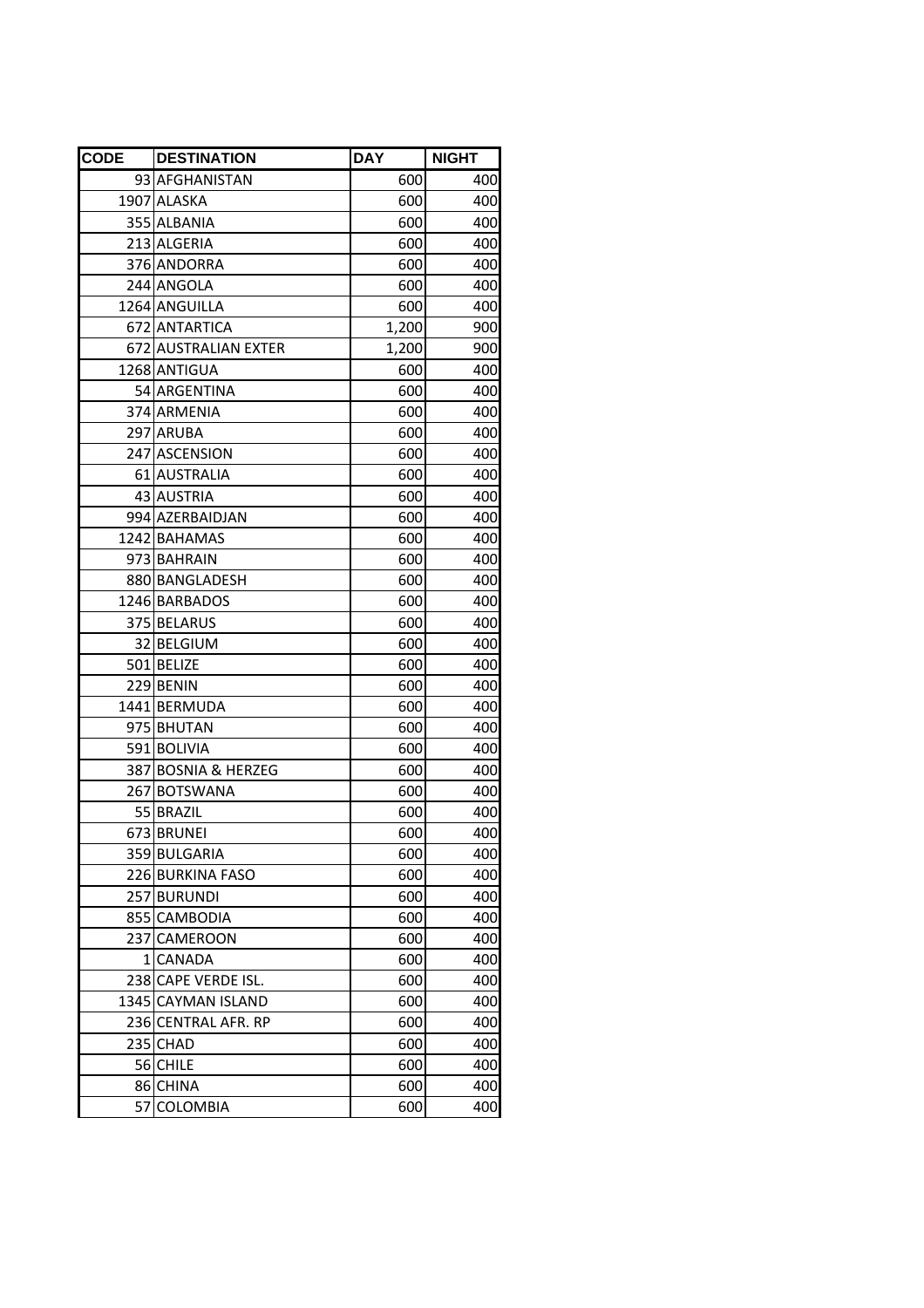| 269 COMOROS             | 600   | 400 |
|-------------------------|-------|-----|
| 242 CONGO               | 600   | 400 |
| 682 COOK ISLAND         | 1,200 | 900 |
| 506 COSTA RICA          | 600   | 400 |
| 385 CROATIA             | 600   | 400 |
| 53 CUBA                 | 600   | 400 |
| 357 CYPRUS              | 600   | 400 |
| 420 CZECH REP           | 600   | 400 |
| 45 DENMARK              | 600   | 400 |
| 246 DIEGO GARCIA        | 600   | 400 |
| 253 DJIBOUTI            | 600   | 400 |
| 1767 DOMINICA           | 600   | 400 |
| 1809 DOMINICAN REPUBLIC | 600   | 400 |
| 670 EAST TIMOR          | 600   | 400 |
| 593 ECUADOR             | 600   | 400 |
| 20 EGYPT                | 600   | 400 |
| 503 EL SALVADOR         | 600   | 400 |
| 240 EQUATORIAL GUINEA   | 600   | 400 |
| 291 ERITREA             | 600   | 400 |
| 372 ESTONIA             | 600   | 400 |
| 251 ETHIOPIA            | 600   | 400 |
| 500 FALKLAND            | 600   | 400 |
| 298 FEROE               | 600   | 400 |
| 679 FIDJI               | 600   | 400 |
| 358 FINLAND             | 600   | 400 |
| 33 FRANCE               | 600   | 400 |
| 594 FRENCH GUYANA       | 600   | 400 |
| 689 FRENCH POLYNESIA    | 600   | 400 |
| 241 GABON               | 600   | 400 |
| 220 GAMBIA              | 600   | 400 |
| 995 GEORGIA             | 600   | 400 |
| 49 GERMANY              | 600   | 400 |
| 233 GHANA               | 600   | 400 |
| 350 GIBRALTAR           | 600   | 400 |
| 30 GREECE               | 600   | 400 |
| 299 GREENLAND           | 600   | 400 |
| 1473 GRENADA            | 600   | 400 |
| 590 GUADELOUPE          | 600   | 400 |
| 1671 GUAM               | 600   | 400 |
| 502 GUATEMALA           | 600   | 400 |
| 245 GUINEA BISSAU       | 600   | 400 |
| 224 GUINEA REP          | 600   | 400 |
| 592 GUYANA              | 600   | 400 |
| 509 HAITI               | 600   | 400 |
| 1808 HAWAII             | 600   | 400 |
| 504 HONDURAS            | 600   | 400 |
| 852 HONG KONG           | 600   | 400 |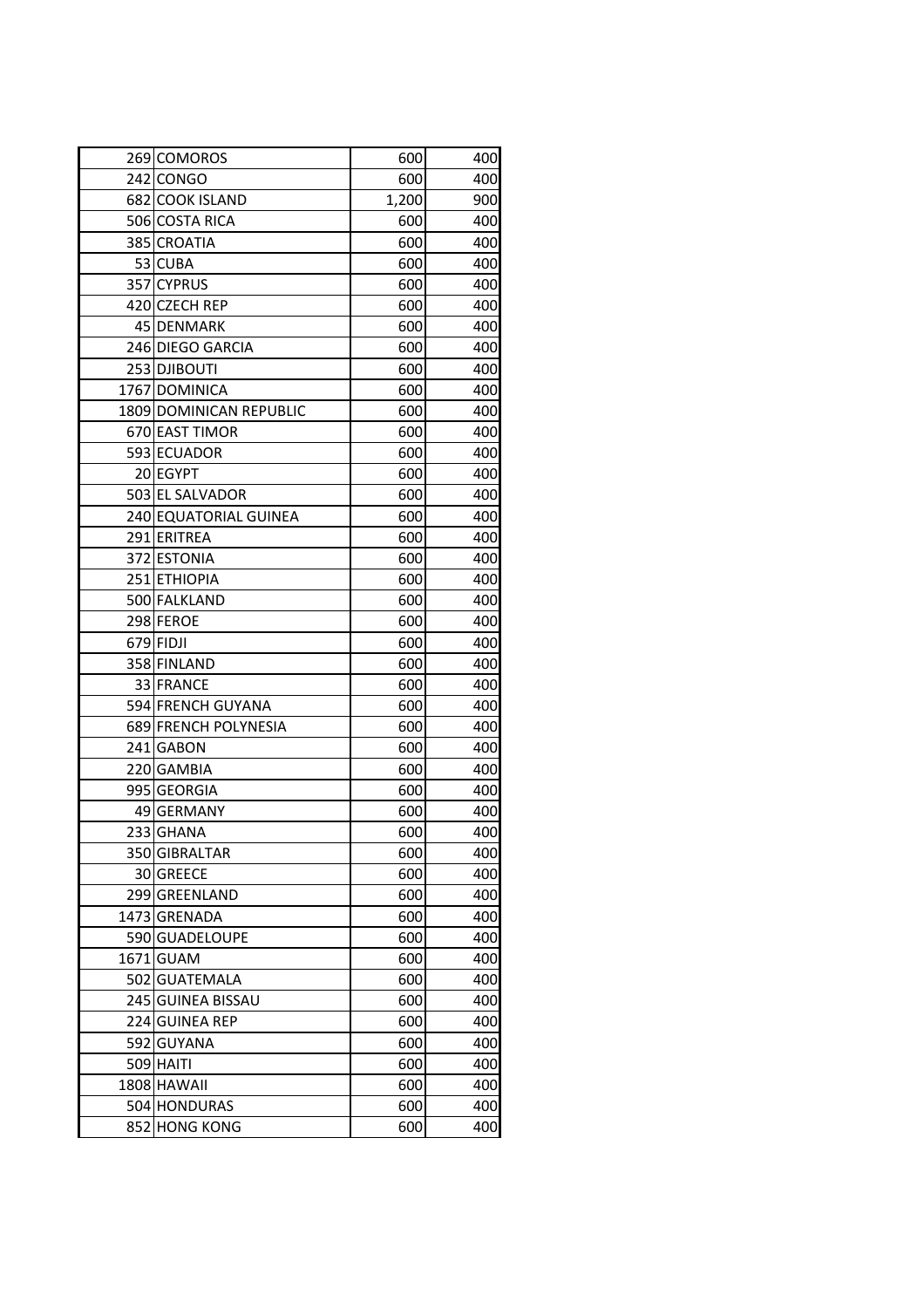|     | 36 HUNGARY                 | 600        | 400        |
|-----|----------------------------|------------|------------|
|     | 354 ICELAND                | 600        | 400        |
|     | 91 INDIA                   | 600        | 400        |
|     | 62 INDONESIA               | 600        | 400        |
|     | 98 IRAN                    | 600        | 400        |
|     | 964 IRAQ                   | 600        | 400        |
|     | 353 IRELAND                | 600        | 400        |
|     | 39 ITALY                   | 600        | 400        |
|     | 225 IVORY COAST            | 600        | 400        |
|     | 1876 JAMAICA               | 600        | 400        |
|     | 81 JAPAN                   | 600        | 400        |
|     | 962 JORDAN                 | 600        | 400        |
|     | 7 KAZAKHSTAN               | 600        | 400        |
|     | 254 KENYA                  | 600        | 400        |
|     | 686 KIRIBATI               | 1,200      | 900        |
|     | 850 KOREA DPR              | 600        | 400        |
|     | 82 KOREA SOUTH             | 600        | 400        |
|     | 965 KUWAIT                 | 600        | 400        |
|     | 996 KYRGHYZSTAN            | 600        | 400        |
|     | 856 LAOS                   | 600        | 400        |
|     | 371 LATVIA                 | 600        | 400        |
|     | 266 LESOTHO                | 600        | 400        |
|     | 231 LIBERIA                | 600        | 400        |
|     | 423 LIECHTENSTEIN          | 600        | 400        |
|     | 370 LITHUANIA              | 600        | 400        |
|     | 352 LUXEMBOURG             | 600        | 400        |
|     | 218 LYBIA                  | 600        | 400        |
|     | 853 MACAU                  | 600        | 400        |
|     | 389 MACEDONIA              | 600        | 400        |
|     | 261 MADAGASCAR             | 600        | 400        |
|     | 265 MALAWI                 | 600        | 400        |
|     | 60 MALAYSIA                | 600        | 400        |
|     | 960 MALDIVES               | 600        | 400        |
|     | 223 MALI                   | 600        | 400        |
|     | 356 MALTA                  | 600        | 400        |
|     | 692 MARSHAL                | 600        | 400        |
|     | 596 MARTINIQUE             | 600        | 400        |
|     | 222 MAURITANIA             | 600        | 400        |
|     | 230 MAURITIUS<br>52 MEXICO | 600<br>600 | 400<br>400 |
|     | 691 MICRONESIA             | 600        | 400        |
|     | 373 MOLDOVIA               | 600        | 400        |
|     | 377 MONACO                 | 600        | 400        |
|     | 976 MONGOLIA               | 600        | 400        |
|     | 382 MONTENEGRO             | 600        | 400        |
|     | 1664 MONTSERAT             | 600        | 400        |
| 212 | <b>MOROCCO</b>             | 600        | 400        |
|     |                            |            |            |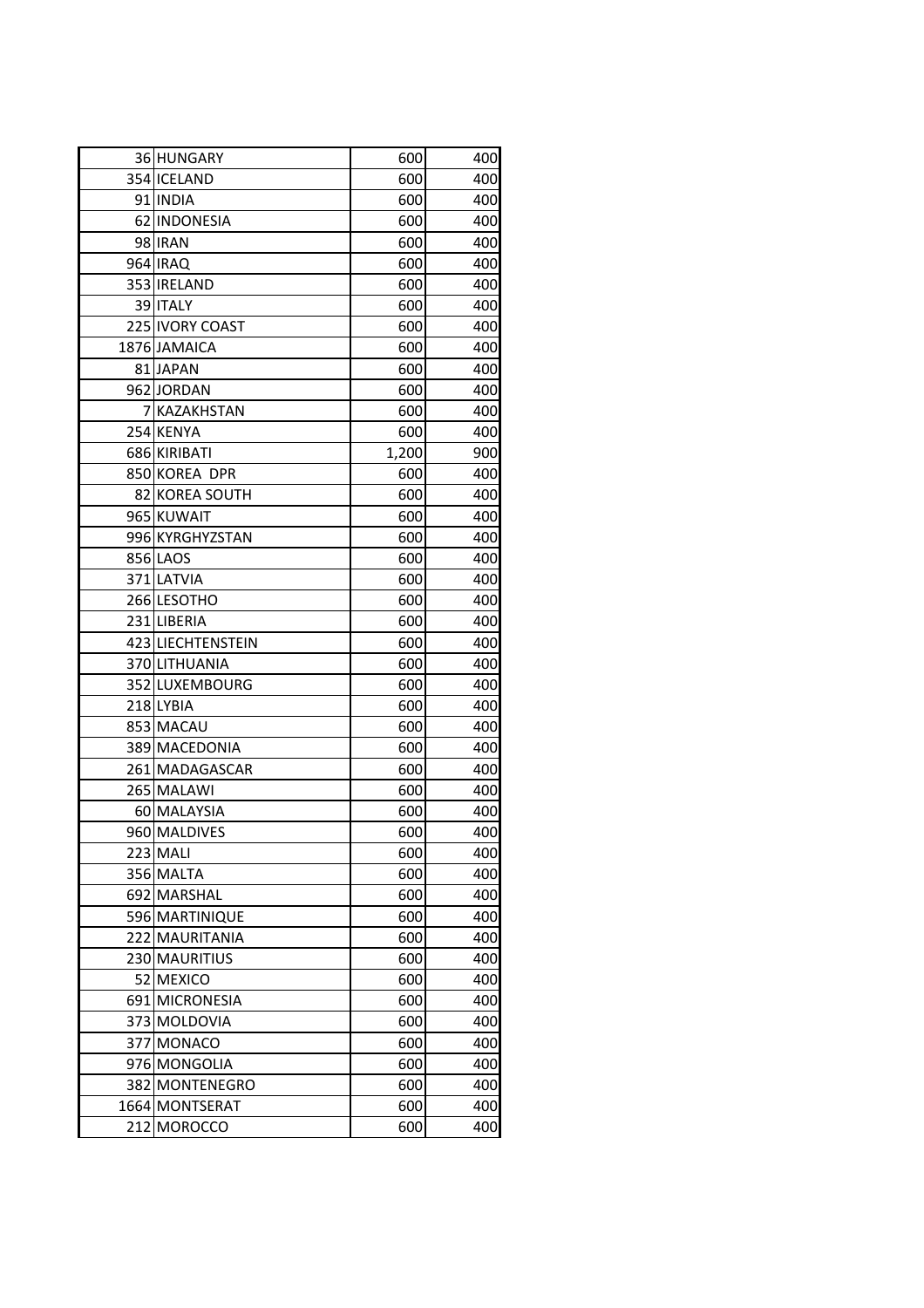|    | 258 MOZAMBIQUE         | 600   | 400 |
|----|------------------------|-------|-----|
|    | 95 MYANMAR             | 600   | 400 |
|    | 264 NAMIBIA            | 600   | 400 |
|    | 674 NAURU              | 1,200 | 900 |
|    | 977 NEPAL              | 600   | 400 |
|    | 599 NETHERLAND ANTI    | 600   | 400 |
|    | 31 NETHERLANDS         | 600   | 400 |
|    | 687 NEW CALEDONIA      | 600   | 400 |
|    | 64 NEW ZEALAND         | 600   | 400 |
|    | 505 NICARAGUA          | 600   | 400 |
|    | 227 NIGER              | 600   | 400 |
|    | 234 NIGERIA            | 600   | 400 |
|    | 683 NIUE               | 1,200 | 900 |
|    | 1670 NORTHERN MARIANAS | 1,200 | 900 |
|    | 47 NORWAY              | 600   | 400 |
|    | 968 OMAN               | 600   | 400 |
|    | 92 PAKISTAN            | 600   | 400 |
|    | 680 PALAU              | 1,200 | 900 |
|    | 970 PALESTINE          | 600   | 400 |
|    | 507 PANAMA             | 600   | 400 |
|    | 675 PAPUA              | 600   | 400 |
|    | 595 PARAGUAY           | 600   | 400 |
|    | 51 PERU                | 600   | 400 |
|    | 63 PHILIPPINES         | 600   | 400 |
|    | 48 POLAND              | 600   | 400 |
|    | 351 PORTUGAL           | 600   | 400 |
|    | 1787 PUERTO RICO       | 600   | 400 |
|    | 974 QATAR              | 600   | 400 |
|    | 262 REUNION / MAYOTTE  | 600   | 400 |
|    | 40 ROMANIA             | 600   | 400 |
|    | 7 RUSSIA               | 600   | 400 |
|    | 250 RWANDA             | 600   | 400 |
|    | 684 SAMOA AMERIC       | 600   | 400 |
|    | 685 SAMOA WESTERN      | 1,200 | 900 |
|    | 378 SAN MARINO         | 600   | 400 |
|    | 239 SAO TOME           | 600   | 400 |
|    | 966 SAUDI ARABIA       | 600   | 400 |
|    | 221 SENEGAL            | 600   | 400 |
|    | 248 SEYCHELLES         | 600   | 400 |
|    | 232 SIERRA LEONE       | 600   | 400 |
|    | 65 SINGAPORE           | 600   | 400 |
|    | 421 SLOVAKIA           | 600   | 400 |
|    | 386 SLOVENIA           | 600   | 400 |
|    | 677 SOLOMON ISL.       | 1,200 | 900 |
|    | 252 SOMALIA            | 600   | 400 |
| 27 | <b>SOUTH AFRICA</b>    | 600   | 400 |
|    | 34 SPAIN               | 600   | 400 |